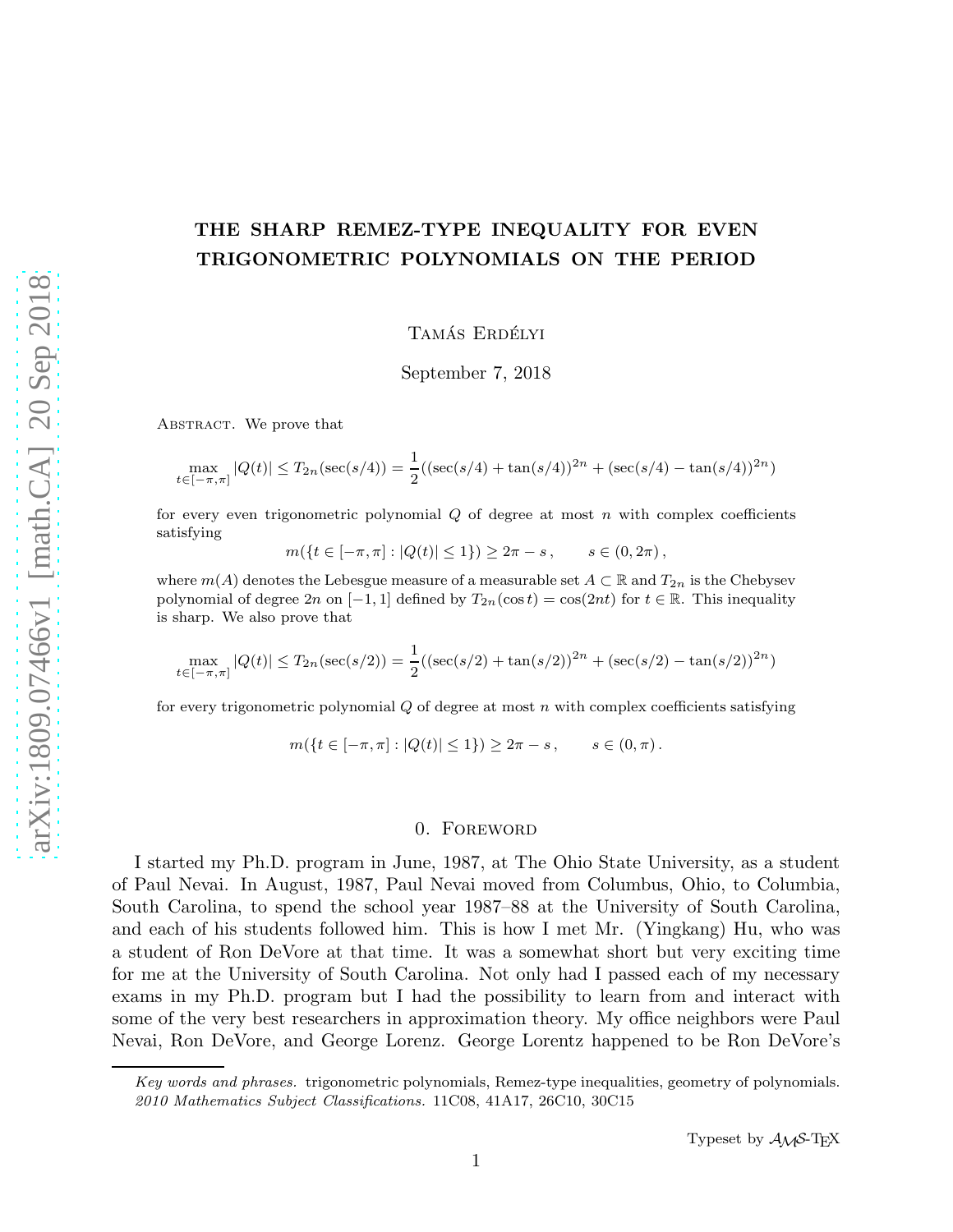office neighbor on one hand and my office neighbor on the other hand to finalize the book entitled "Constructive Approximation" he was writing jointly with Ron DeVore. It was a privilege for me that the authors of this fundamental book in approximation theory asked me to read some sections of their book in preparation and took my remarks seriously. I was also lucky to have talented, motivated, and helpful class-mates such as Yingkang Hu, George Kyriazis, Jiaxiang (John) Zhang, and Shing-Whu Jha around. During the school year 1987–88 Yingkang was a good friend of mine. We spent much time together as classmates as well as friends. I liked to eat Chinese food in the company of Mr. Hu, Jiaxiang Zhang, Shing-Whu Jha, and some of my other Chinese friends. We all took Paul Nevai's class on Orthogonal Polynomials. We traveled quite much together in this school year to attend various conferences, but Yinkang, Jiaxiang, and me traveled together as tourists as well in the spring break. In August, 1988, Paul Nevai moved back to Columbus, and I followed him to write my dissertation at The Ohio State University. I defended my Ph.D. dissertation at the University of South Carolina in May, 1989. A central part of my dissertation was a Remez-type inequality for (generalized) algebraic and trigonometric polynomials and their applications in the proofs of various other inequalities for generalized polynomials. I was not able to prove the sharp Remez-type inequality for trigonometric polynomials, but I have managed to prove the sharp upper bound for  $|Q(0)|$  for even trigonometric polynomials Q satisfying

$$
m\{t \in (0, 2\pi] : |Q(t)| \le 1\}) \ge 2\pi - s, \qquad s \in (0, 2\pi),
$$

where  $m(A)$  denotes the Lebesgue measure of a set  $A \subset \mathbb{R}$ . After some 30 years I have revisited the topic of my dissertation. While the sharp Remez-type inequality for trigonometric polynomials remains open, I am glad to prove the sharp Remez-type inequality at least for even trigonometric polynomials in this volume dedicated to the memory of Dr. Hu. After defending my thesis I met Yingkang very rarely, but we were keeping in touch. In March, 2002, Yingkang visited us at Texas A&M University, and gave a talk in our Center of Approximation Theory Seminar with the title "Equivalence of Moduli of Smoothness", a topic on which he published two papers in Journal of Approximation Theory. During his visit we watched the Academy Award Ceremony in my apartment as he was very much interested in some of the latest movies. This may have been the last time I saw him and I was very sad to learn about his death in March, 2016.

#### 1. Introduction

Let  $\mathcal{T}_n$  denote the set of all real trigonometric polynomials of degree at most n. Let  $\mathcal{T}_n^c$  denote the set of all complex trigonometric polynomials of degree at most n. Let  $K := \mathbb{R} \pmod{2\pi}$ . Let  $m(A)$  denote the Lebesgue measure of a measurable set  $A \subset \mathbb{R}$ . For  $s \in (0, 2\pi)$  let

$$
\mathcal{T}_n(s) := \{ Q \in \mathcal{T}_n : m(\{ t \in K : |Q(t)| \le 1 \}) \ge 2\pi - s \}
$$

and

$$
\mathcal{T}_n^c(s) := \{ Q \in \mathcal{T}_n^c : m(\{ t \in K : |Q(t)| \le 1 \}) \ge 2\pi - s \}.
$$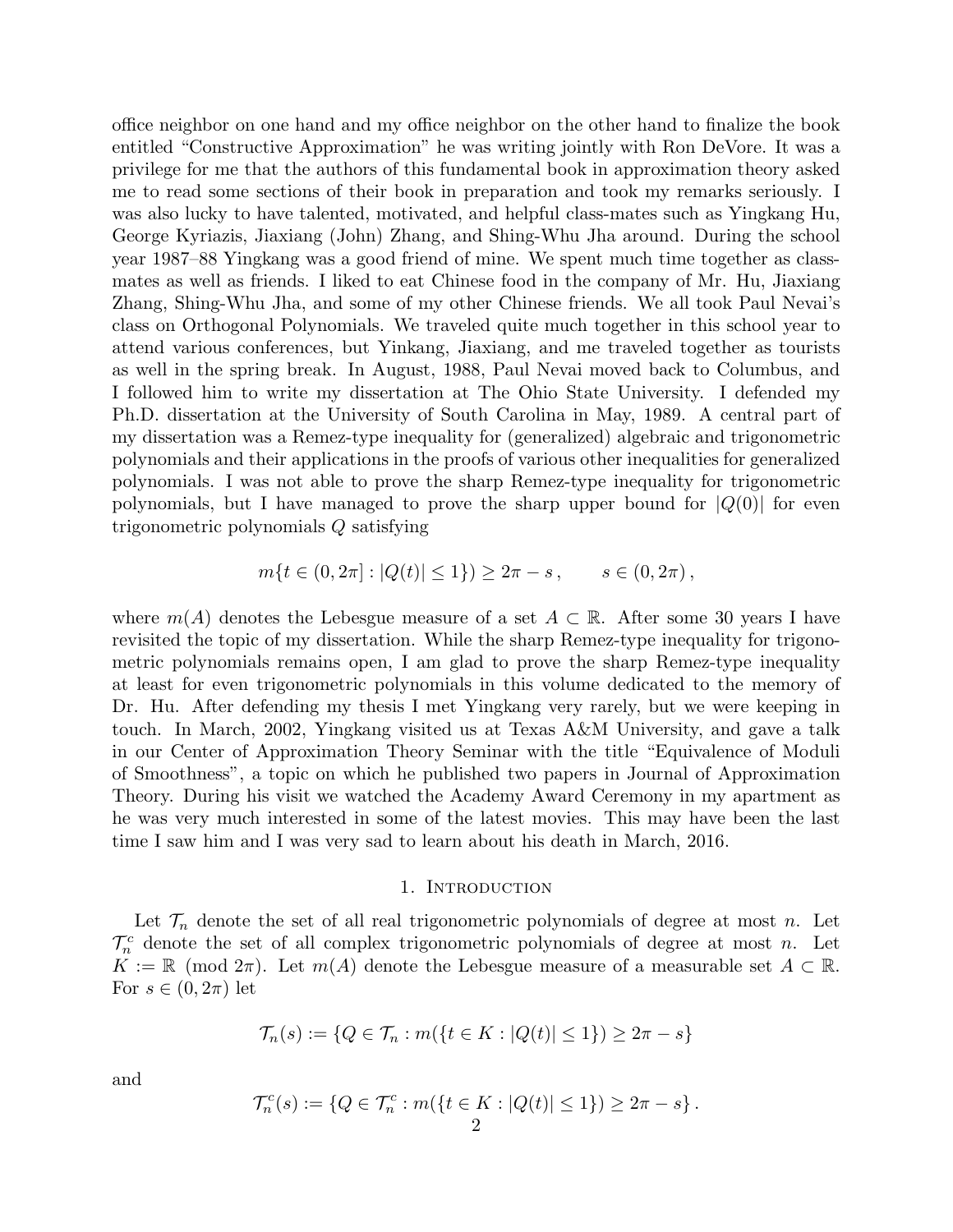Let  $\mathcal{P}_n$  denote the set of all algebraic polynomials of degree at most n with real coefficients. Let  $\mathcal{P}_n^c$  denote the set of all algebraic polynomials of degree at most n with complex coefficients. Let  $T_n$  be the Chebysev polynomial of degree n on [−1, 1] defined by  $T_n(\cos t) = \cos(nt)$  for  $t \in K$ . For real numbers  $a < b$  and a Lebesgue measurable set  $A \subset [a, b]$  let

$$
\mu_{[a,b]}(A) := \int_A \frac{(b-a)/2}{\sqrt{((b-a)/2)^2 - (x - (a+b)/2)^2}} dx.
$$

The classical Remez inequality states that if  $P \in \mathcal{P}_n$ ,  $s \in (0, 2)$ , and

$$
m(\{x \in [-1,1] : |P(x)| \le 1\}) \ge 2 - s,
$$

then

$$
\max_{x \in [-1,1]} |P(x)| \le T_n \left(\frac{2+s}{2-s}\right),
$$

where  $T_n$  defined by

$$
T_n(x) := \cos(n \arccos x), \qquad x \in [-1, 1],
$$

is the Chebyshev polynomial of degree n. This inequality is sharp and

$$
T_n\left(\frac{2+s}{2-s}\right) \le \exp(\min\{5ns^{1/2}, 2n^2s\}), \qquad s \in (0,1].
$$

Remez-type inequalities for various classes of functions have been studied by several authors, and they have turned out to be applicable and connected to various problems in approximation theory. See [1]–[34], for example.

In [16] we proved that

$$
|Q(0)| \le T_{2n}(\sec(s/4))
$$

for every even  $Q \in \mathcal{T}_n^c(s)$  and  $s \in (0, 2\pi)$ . However, 0 is a special point in the study of even trigonometric polynomials  $Q \in \mathcal{T}_n^c(s)$ , so the question whether or not

(1.2) 
$$
\max_{t \in K} |Q(t)| \le T_{2n}(\sec(s/4))
$$

holds at least for all even trigonometric polynomials  $Q \in \mathcal{T}_n^c(s)$  remained open, while it was speculated that  $(1.2)$  may hold for all  $Q \in \mathcal{T}_n^c(s)$ . In this paper we show that  $(1.2)$ holds for all even  $Q \in \mathcal{T}_n^c(s)$ , while it remains open whether or not (1.2) holds for all  $Q \in \mathcal{T}_n^c(s)$ .

### 2. New Results

Our first result is a sharp Remez-type inequality for even trigonometric polynomials with complex coefficients.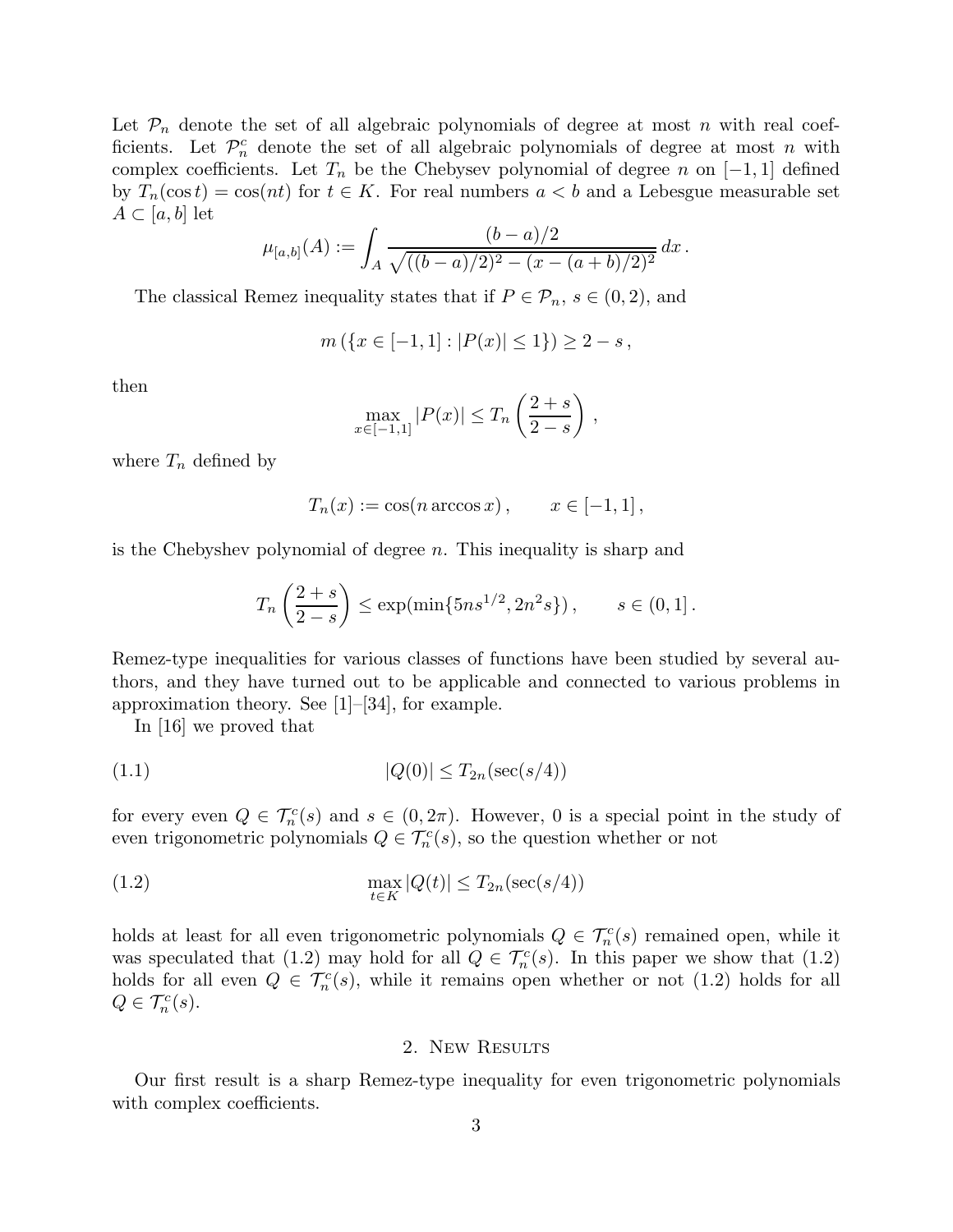Theorem 2.1. We have

$$
\max_{t \in K} |Q(t)| \le T_{2n}(\sec(s/4)) = \frac{1}{2}((\sec(s/4) + \tan(s/4))^{2n} + (\sec(s/4) - \tan(s/4))^{2n})
$$

for every even  $Q \in \mathcal{T}_n^c(s)$  and  $s \in (0, 2\pi)$ . Equality holds if and only if

$$
\{t \in K : |Q(t)| \le 1\} = [s/2, 2\pi - s/2]
$$

and  $Q \in \mathcal{T}_n(s)$  is of the form

$$
Q(t) = T_{2n} \left( \frac{\cos(t/2)}{\cos(s/4)} \right).
$$

Our next result is a Remez-type inequality for odd trigonometric polynomials with complex coefficients.

Theorem 2.2. We have

$$
\max_{t \in K} |Q(t)| \le \frac{1}{2} \left( (\sec(s/4) + \tan(s/4))^{2n} + (\sec(s/4) - \tan(s/4))^{2n} \right) + \frac{1}{\sqrt{2}}
$$

for every odd  $Q \in \mathcal{T}_n^c(s)$  and  $s \in (0, 2\pi)$ .

Theorem 2.1 implies he following result for all trigonometric polynomials with complex coefficients.

Theorem 2.3. We have

$$
\max_{t \in K} |R(t)| \le T_{2n}(\sec(s/2)) = \frac{1}{2}((\sec(s/2) + \tan(s/2))^{2n} + (\sec(s/2) - \tan(s/2))^{2n})
$$

for every  $R \in \mathcal{T}_n^c(s)$  and  $s \in (0, \pi)$ .

Note that Theorem 2.2 was proved in [16] only for all  $R \in \mathcal{T}_n(s)$  (rather than  $R \in \mathcal{T}_n^c(s)$ ) and  $s \in (0, \pi)$ . It remains open whether or not Theorem 2.1 can be extended to all  $Q \in \mathcal{T}_n^c(s)$  and  $s \in (0, 2\pi)$ .

### 3. Lemmas

Our first lemma is the conclusion (13) of Section 7 in [16]. This deep result plays a central role in the proof of Theorem 2.1.

Lemma 3.1. We have

$$
|U(0)| \leq T_{2n}(\sec(s/4))
$$

for every even  $U \in \mathcal{T}_n(s)$  and  $s \in (0, 2\pi)$ . Equality holds if and only if

$$
\{t \in K : |U(t)| \le 1\} = [s/2, 2\pi - s/2]
$$

and

$$
U(t) = T_{2n} \left( \frac{\cos(t/2)}{\cos(s/4)} \right).
$$

Our next lemma extends Lemma 3.1 to all even trigonometric polynomials with complex coefficients.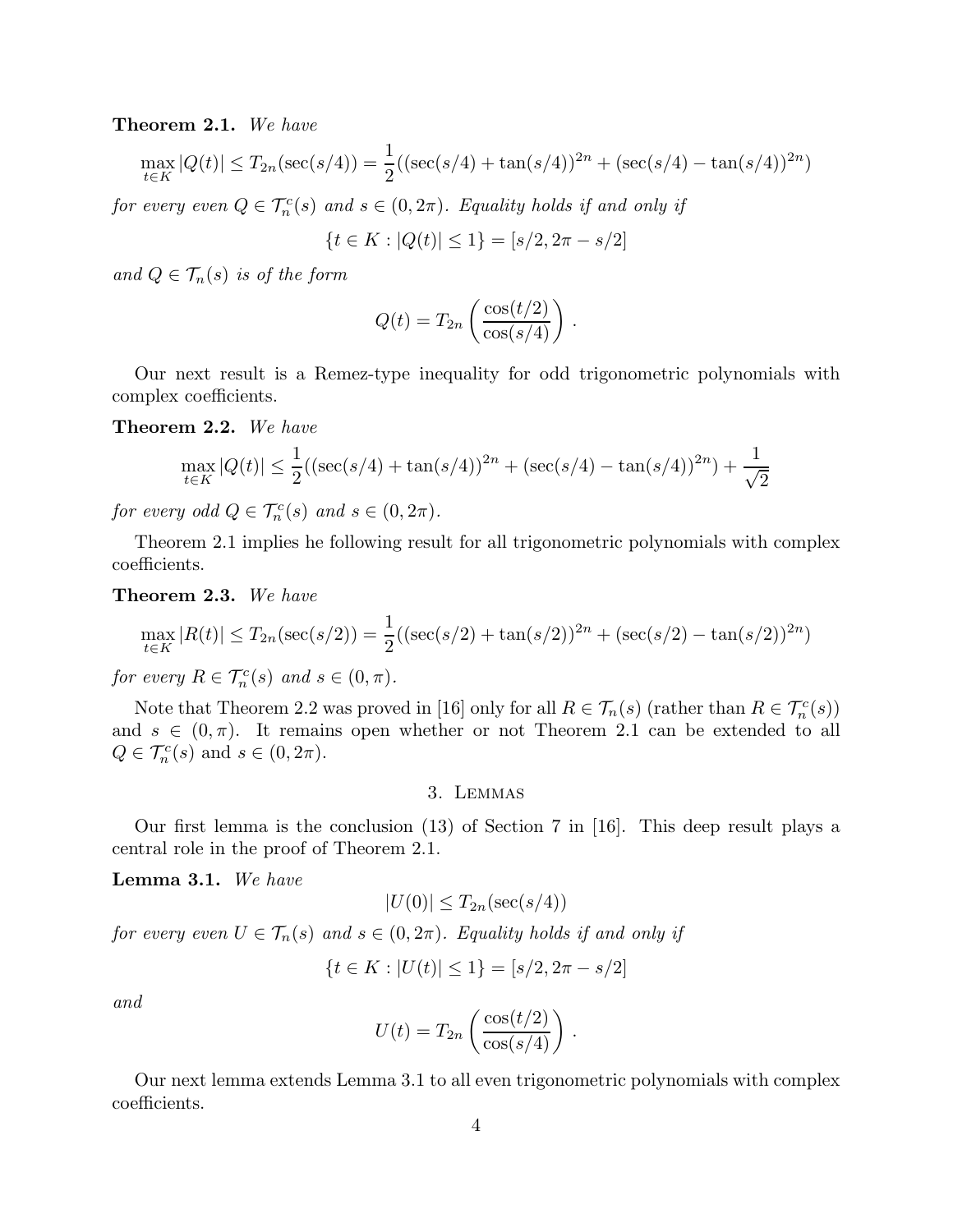Lemma 3.2. We have

$$
|Q(0)| \leq T_{2n}(\sec(s/4))
$$

for every even  $Q \in \mathcal{T}_n^c(s)$  and  $s \in (0, 2\pi)$ . Equality holds if and only if

$$
\{t \in K : |Q(t)| \le 1\} = [s/2, 2\pi - s/2]
$$

and

$$
Q(t) = T_{2n} \left( \frac{\cos(t/2)}{\cos(s/4)} \right).
$$

*Proof.* Let  $Q \in \mathcal{T}_n^c(s)$ . Choose  $c \in \mathbb{C}$  with  $|c| = 1$  so that  $cQ(0)$  is real. Define  $U \in \mathcal{T}_n(s)$ by

$$
U(t) := \text{Re}(cQ(t)), \qquad t \in K.
$$

Applying Lemma 3.1 to  $U \in \mathcal{T}_n(s)$  we obtain

$$
|Q(0)| = |S(0)| \le T_n(\sec(s/4)),
$$

and equality holds if and only if

$$
\{t \in K : |Q(t)| \le 1\} = [-\pi + s/2, \pi - s/2]
$$

and

$$
Q(t) = T_{2n} \left( \frac{\cos(t/2)}{\cos(s/4)} \right).
$$

 $\Box$ 

Observe that every even  $U \in \mathcal{T}_n^c$  can be written as  $U(t) = P(\cos t)$ , where  $P \in \mathcal{P}_n^c$ . In terms of algebraic polynomials Lemma 3.1 can be formulated as follows.

Lemma 3.3. We have

$$
|P(1)| \leq T_{2n}(\sec(s/4))
$$

for every  $P \in \mathcal{P}_n^c$  such that

$$
\mu_{[-1,1]}(\{x \in [-1,1] : |P(x)| \le 1\}) \ge \pi - s/2.
$$

Equality holds if and only if

$$
\{x \in [-1, 1] : |P(x)| \le 1\} = [-1, \cos(s/2)]
$$

and

$$
P(\cos t) = T_{2n} \left( \frac{\cos(t/2)}{\cos(s/4)} \right).
$$

Associated with  $P \in \mathcal{P}_n^c$  let  $\tilde{P} \in \mathcal{P}_n^c$  be defined by  $\tilde{P}(x) = P(-x)$ . Observing that

$$
\mu_{[-1,1]}(\{x \in [-1,1] : |P(x)| \le 1\}) = \mu_{[-1,1]}(\{x \in [-1,1] : |\tilde{P}(x)| \le 1\})
$$

we obtain the following.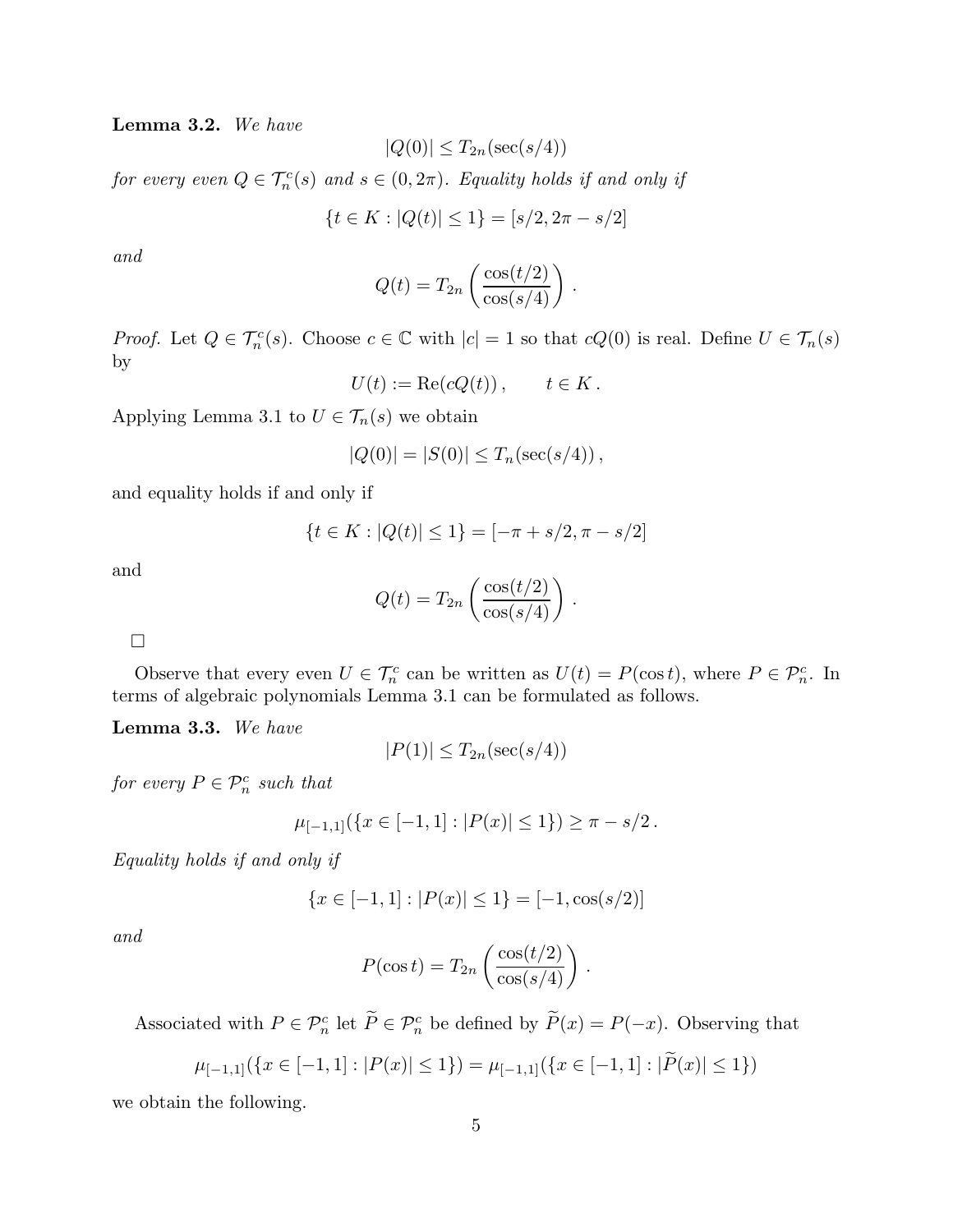Lemma 3.3\*. We have

$$
|P(-1)| \leq T_{2n}(\sec(s/4))
$$

for every  $P \in \mathcal{P}_n^c$  such that

$$
\mu_{[-1,1]}(\{x \in [-1,1] : |P(x)| \le 1\}) \ge \pi - s/2.
$$

Equality holds if and only if

$$
\{x \in [-1, 1] : |P(x)| \le 1\} = [-\cos(s/2), 1]
$$

and

$$
P(-\cos t) = T_{2n} \left( \frac{\cos(t/2)}{\cos(s/4)} \right)
$$

.

We need to transform the above two lemmas linearly from the interval  $[-1, 1]$  to the interval  $[a, b]$ .

# Lemma 3.4. We have

$$
|P(b)| \leq T_{2n}(\sec(s/4))
$$

for every  $P \in \mathcal{P}_n^c$  such that

$$
\mu_{[a,b]}(\{x \in [a,b] : |P(x)| \le 1\}) \ge \frac{b-a}{2} (\pi - s/2).
$$

Equality holds if and only if

$$
\{x \in [a, b] : |P(x)| \le 1\} = [a, (a+b)/2 + ((b-a)/2)\cos(s/2)]
$$

and

$$
P(((b-a)/2)\cos t + (a+b)/2) = T_{2n} \left( \frac{\cos(t/2)}{\cos(s/4)} \right).
$$

Lemma 3.4\*. We have

$$
|P(a)| \leq T_{2n}(\sec(s/4))
$$

for every  $P \in \mathcal{P}_n^c$  such that

$$
\mu_{[a,b]}(\{x \in [a,b] : |P(x)| \le 1\}) \ge \frac{b-a}{2} (\pi - s/2).
$$

Equality holds if and only if

$$
\{x \in [a, b] : |P(x)| \le 1\} = [(a + b)/2 - ((b - a)/2)\cos(s/2), b]
$$

and

$$
P((- (b - a)/2) \cos t + (a + b)/2) = T_{2n} \left( \frac{\cos(t/2)}{\cos(s/4)} \right).
$$

Observing that  $P \in \mathcal{P}_n^c$  implies  $\tilde{P} \in \mathcal{P}_n^c$ , where  $\tilde{P}(x) = P(-x)$  we obtain the following.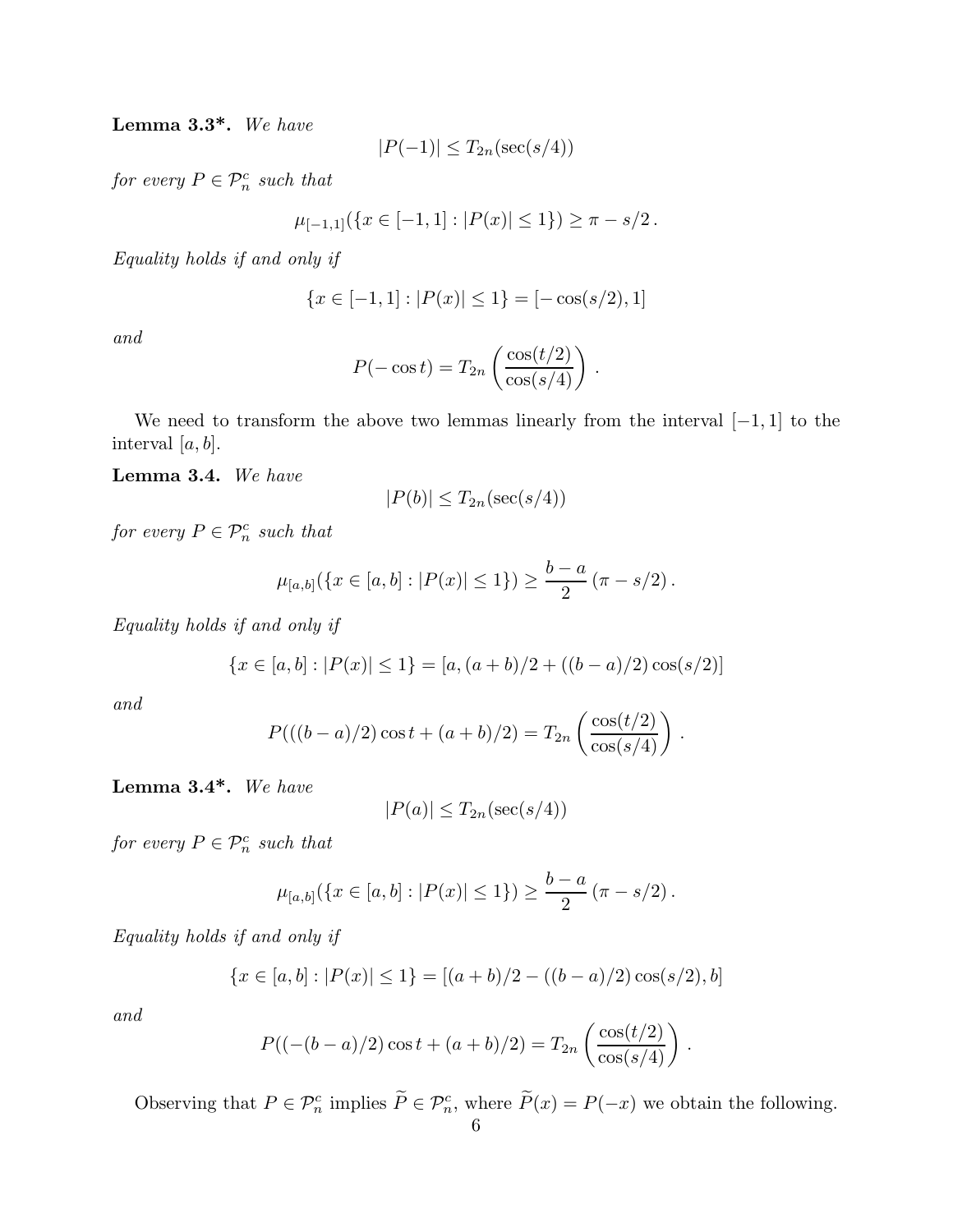Lemma 3.5. We have

$$
\mu_{[1-2r,1]}(A) > r^{1/2}\mu_{[-1,1]}(A)
$$

for every  $r \in (0,1)$  and for every Lebesgue measurable set  $A \subset [1-2r,1]$  with  $m(A) > 0$ . *Proof.* Let  $r \in (0,1)$  and let  $A \subset [1-2r,1]$  be a Lebesgue measurable set with  $m(A) > 0$ . We have

$$
\frac{\mu_{[1-2r,1]}(A)}{\mu_{[-1,1]}(A)} = \frac{\int_A \frac{r}{\sqrt{r^2 - (x - (1 - r))^2}} dx}{\int_A \frac{1}{\sqrt{(1 - x^2)}} dx} = \frac{\int_A \frac{r}{\sqrt{(1 - x^2)}} \frac{\sqrt{(1 - x^2}}{\sqrt{r^2 - (x - (1 - r))^2}} dx}{\int_A \frac{1}{\sqrt{1 - x^2}} dx}
$$

$$
> \frac{\int_A \frac{r}{\sqrt{1 - x^2}} dx \min_{y \in [1 - 2r, 1]} \frac{\sqrt{1 - y^2}}{\sqrt{r^2 - (y - (1 - r))^2}}}{\int_A \frac{1}{\sqrt{1 - x^2}} dx}
$$

$$
\geq r r^{-1/2} = r^{1/2}
$$

as

$$
\min_{y \in [1-2r,1]} \frac{\sqrt{1-y^2}}{\sqrt{r^2 - (y - (1-r))^2}} = \min_{y \in [1-2r,1]} \frac{\sqrt{1+y}}{\sqrt{y - (1-2r)}} = \frac{\sqrt{2}}{\sqrt{2r}} = r^{-1/2}
$$

.

 $\Box$ 

Lemma 3.6. We have

$$
\mu_{[-1,1-2r]}(A) > (1-r)^{1/2} \mu_{[-1,1]}(A)
$$

for every  $r \in (0,1)$  and for every Lebesgue measurable set  $A \subset [-1,-1+2r]$  with  $m(A) > 0$ . *Proof.* Let  $r \in (0,1)$  and let  $A \subset [-1, 1-2r]$  be a Lebesgue measurable set with  $m(A) > 0$ . Applying Lemma 3.5 with A replaced by  $-A := \{-x : x \in A\} \subset [1-2(1-r),1]$  and  $r \in (0,1)$  replaced by  $1-r \in (0,1)$ , we get

$$
\mu_{[-1,-1+2r]}(A) = \mu_{[1-2(1-r),1]}(-A) > (1-r)^{1/2}\mu_{[-1,1]}(-A) = (1-r)^{1/2}\mu_{[-1,1]}(A).
$$

 $\Box$ 

Lemma 3.7. We have

 $\arccos(1-2r) > \pi r^{1/2}$  and  $\pi - \arccos(1-2r) > \pi (1-r)^{1/2}$ 

for all  $r \in (0,1)$ .

*Proof.* The first inequality is equivalent to  $\sin t > (2/\pi)t$  for all  $t = (\pi/2)r^{1/2} \in (0, \pi/2)$ . The second inequality follows from the first one as

$$
\pi - \arccos(1 - 2r) = \arccos(-1 + 2r) = \arccos(1 - 2(1 - r)) > \pi(1 - r)^{1/2}
$$

for all  $r \in (0,1)$ .  $\Box$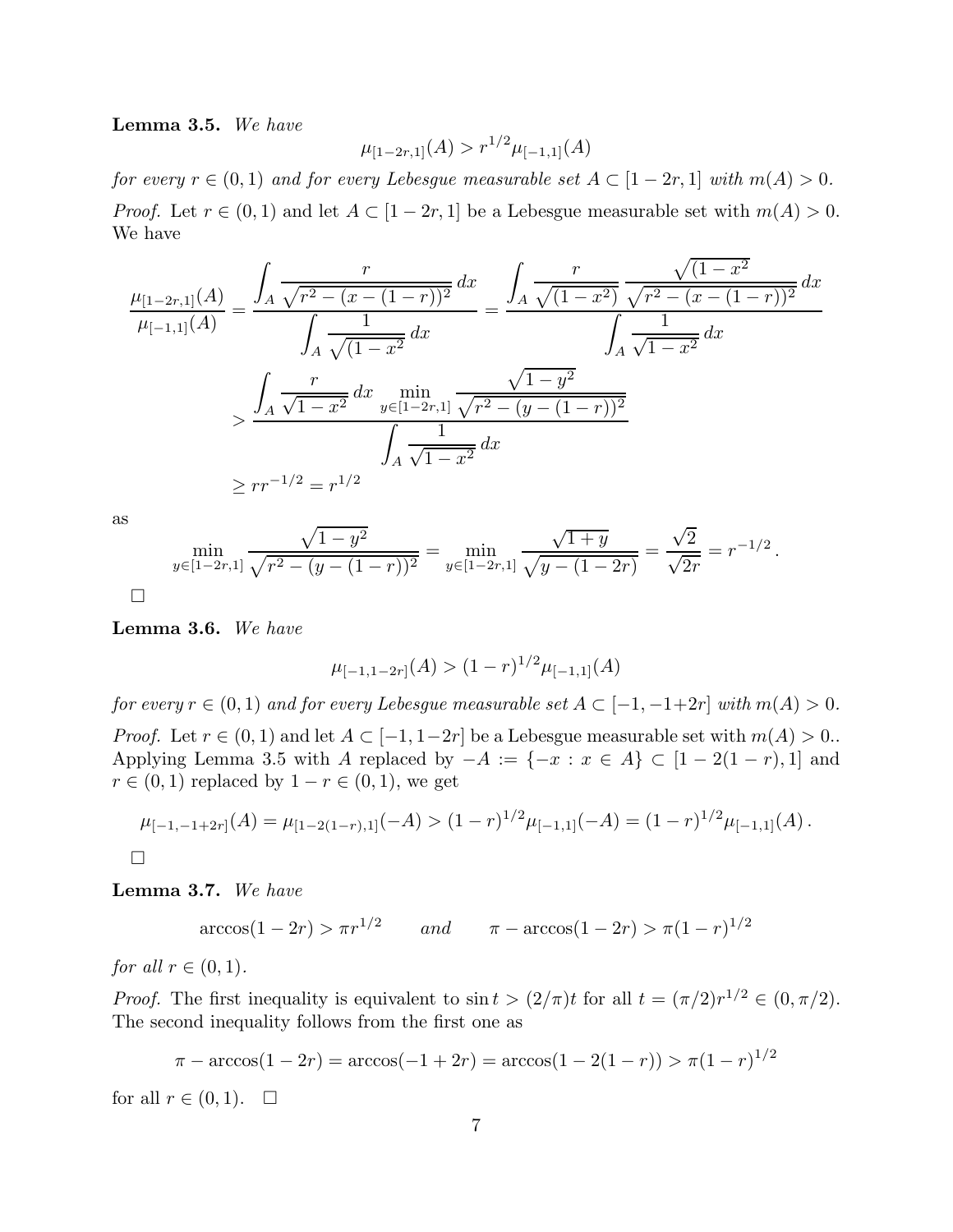## 4. Proof of Theorem 2.1

*Proof of Theorem 2.1.* Let  $Q \in \mathcal{T}_n^c(s)$  be even with  $s \in (0, 2\pi)$ . Then Q is of the form  $Q(t) = P(\cos t)$ , where  $P \in \mathcal{P}_n^c$  satisfies

(4.1) 
$$
\mu_{[-1,1]}(\{x \in [-1,1] : |P(x)| \le 1\}) \ge \pi - s/2.
$$

We want to prove that

$$
(4.2) \t\t\t |P(\alpha)| \le T_{2n}(\sec(s/4))
$$

for all  $\alpha \in [-1, 1]$ .

If  $\alpha = 1$  then (4.2) holds by Lemma 3.3. If  $\alpha = -1$  then (4.2) holds by Lemma 3.3<sup>\*</sup>. Assume now that  $\alpha = 1 - 2r \in (-1, 1)$ , that is,  $\alpha = 1 - 2r$  with  $r \in (0, 1)$ . It follows from (4.1) and the definition of the measure  $\mu_{[-1,1]}$  that

$$
m({t \in [0, \pi] : |P(\cos t)| \le 1}) \ge \pi - s/2,
$$

and hence we have either

(4.3) 
$$
m(\lbrace t \in [0, \arccos(1-2r)] : |P(\cos t)| \le 1) \rbrace) \ge \frac{\pi - \arccos(1-2r)}{\pi} (\pi - s/2)
$$

or

(4.4) 
$$
m(\lbrace t \in [\arccos(1-2r), \pi] : |P(\cos t)| \le 1) \rbrace) \ge \frac{\arccos(1-2r)}{\pi} (\pi - s/2).
$$

For the sake of brevity let

$$
(4.5) \quad A_1 := \{ x \in [-1, 1 - 2r] : |P(x)| \le 1 \} \quad \text{and} \quad A_2 := \{ x \in [1 - 2r, 1] : |P(x)| \le 1 \} \, .
$$

By  $(4.3)$ ,  $(4.4)$ , and  $(4.5)$  we have either

(4.6) 
$$
\mu_{[-1,1]}(A_1) \geq \frac{\pi - \arccos(1 - 2r)}{\pi}(\pi - s/2)
$$

or

(4.7) 
$$
\mu_{[-1,1]}(A_2) \ge \frac{\arccos(1-2r)}{\pi}(\pi - s/2)
$$

Suppose that (4.6) holds. Then, combining Lemmas 3.6 and 3.7 we obtain

$$
\mu_{[-1,1-2r]}(A_1) > (1-r)^{1/2} \mu_{[-1,1]}(A_1) \ge (1-r)^{1/2} \frac{\pi - \arccos(1-2r)}{\pi} (\pi - s/2)
$$
  
>  $(1-r)^{1/2} (1-r)^{1/2} (\pi - s/2) \ge (1-r)(\pi - s/2),$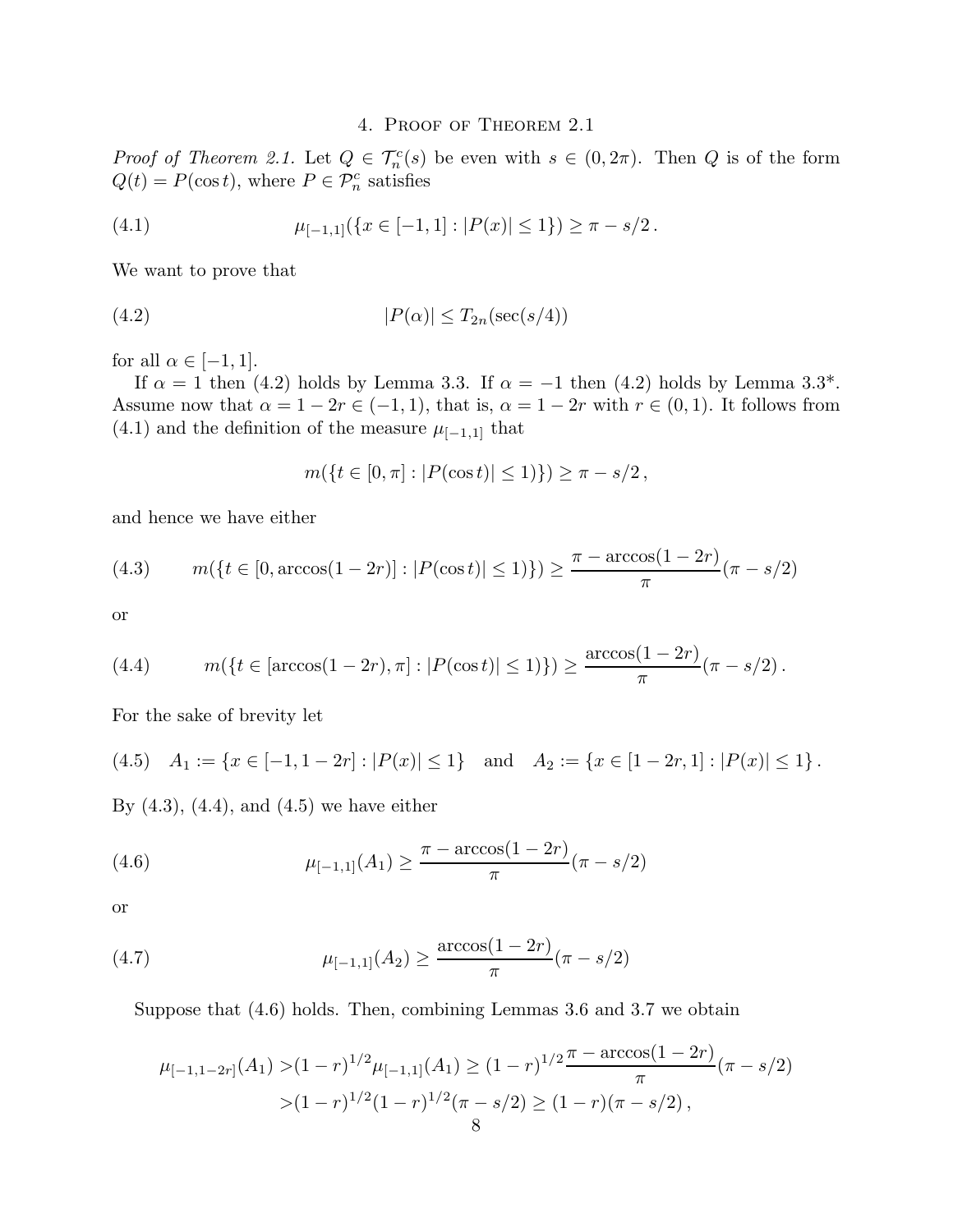and

$$
|P(\alpha)| = |P(1 - 2r)| < T_{2n}(\sec(s/4))
$$

follows from Lemma 3.4.

Suppose that (4.7) holds. Then, combining Lemmas 3.5 and 3.7 we obtain

$$
\mu_{[1-2r,1]}(A_2) > r^{1/2} \mu_{[-1,1]}(A_2) \ge r^{1/2} \frac{\arccos(1-2r)}{\pi} (\pi - s/2)
$$
  
>  $r^{1/2} r^{1/2} (\pi - s/2) \ge r(\pi - s/2),$ 

and

$$
|P(\alpha)| = |P(1 - 2r)| < T_{2n}(\sec(s/4))
$$

follows from Lemma 3.4<sup>\*</sup>.  $\Box$ 

*Proof of Theorem 2.2.* Let  $Q \in \mathcal{T}_n^c(s)$  be odd. Then R defined by  $R(t) = 2|Q(t)|^2 - 1$  is even and  $R \in \mathcal{T}_{2n}^c(s)$ . Applying Theorem 2.1 to R we obtain

$$
\max_{t \in K} |2|Q(t)|^2 - 1| = \max_{t \in K} |R(t)| \le \frac{1}{2} ((\sec(s/4) + \tan(s/4))^{4n} + (\sec(s/4) - \tan(s/4))^{4n}),
$$

and hence

$$
\max_{t \in K} |Q(t)| \le \left(\frac{1}{4} \left( (\sec(s/4) + \tan(s/4))^{4n} + (\sec(s/4) - \tan(s/4))^{4n} \right) + \frac{1}{2} \right)^{1/2}
$$
  

$$
\le \frac{1}{2} \left( (\sec(s/4) + \tan(s/4))^{2n} + (\sec(s/4) - \tan(s/4))^{2n} \right) + \frac{1}{\sqrt{2}}
$$

 $\Box$ 

Proof of Theorem 2.3. Observe that if  $R \in \mathcal{T}_n^c(s)$ ,  $s \in (0, \pi)$ , and Q is defined by  $Q(t) =$ 1  $\frac{1}{2}(R(t) + R(-t))$ , then  $R \in \mathcal{T}_n^c(2s)$ . Hence Theorem 2.1 implies that

(4.8) 
$$
|R(0)| = |Q(0)| \le T_{2n}(\sec(s/2))
$$

holds for every even  $R \in \mathcal{T}_n^c(s)$  and  $s \in (0, \pi)$ . The theorem now follows by a simple shift. Namely, observe that  $R \in \mathcal{T}_n^c(s)$  implies that  $R_a \in \mathcal{T}_n^c(s)$  where  $R_a$  is defined by  $R_a(t) := R(t+a)$  for  $t \in K$  and  $a \in K$ . Hence (4.8) implies that

$$
|R(a)| = |R_a(0)| \le T_{2n}(\sec(s/2))
$$

holds for every even  $R \in \mathcal{T}_n^c(s)$ ,  $s \in (0, \pi)$ , and  $a \in K$ .  $\Box$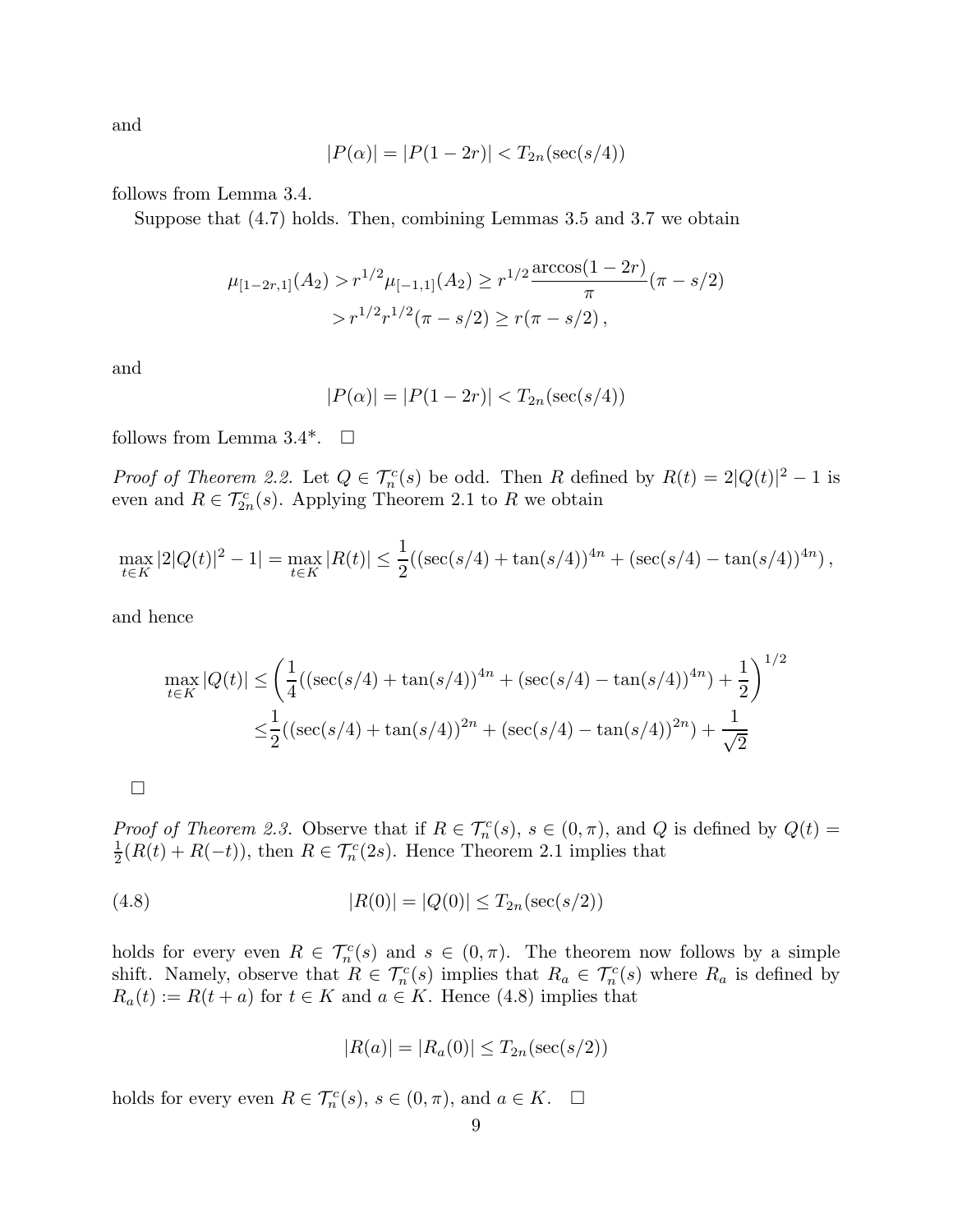#### **REFERENCES**

- 1. V. Andrievskii, A note on a Remez-type inequality for trigonometric polynomials, J. Approx. Theory 116 (2002), 416-424.
- 2. V. Andrievskii Weighted Remez- and Nikolskii-type inequalities on a quasismooth curve, Constr. Approx. (to appear).
- 3. V. Andrievskii and St. Ruscheweyh, Remez-type inequalities in terms of linear measure, Comput. Methods Funct. Theory 5 (2005), 347–363.
- 4. B. Bojanov, Elementary proof of the Remez inequality, Amer. Math. Monthly 100 (1993), 483– 485.
- 5. P.B. Borwein and T. Erdélyi, Remez-, Nikolskii-, and Markov-type inequalities for generalized nonnegative polynomials with restricted zeros, Constr. Approx. 8 (1992), 343–362.
- 6. P.B. Borwein and T. Erdélyi, *Polynomials and Polynomial Inequalities*, Springer-Verlag, New York, N.Y., 1995.
- 7. P.B. Borwein and T. Erdélyi, Müntz spaces and Remez inequalities, Bull. Amer. Math. Soc. 32 (1995), 38–42.
- 8. P.B. Borwein and T. Erdélyi, *Generalizations of Müntz's Theorem via a Remez-type inequality* for Müntz spaces, J. Amer. Math. Soc.  $10$  (1997),  $327 - 349$ .
- 9. P.B. Borwein and T. Erdélyi, Pointwise Remez- and Nikolskii-type inequalities for exponential sums, Math. Ann. 316 (2000), 39–60.
- 10. A. Brudnyi and Yu. Brudnyi, Remez type inequalities and Morrey-Campanato spaces on Ahlfors regular sets, Contemp. Math. 445 (2007), 19–44.
- 11. A. Brudnyi and Y. Yodmin, Norming sets and related Remez-type inequalities, J. Austral. Math. Soc. 100 (2015), 163–181.
- 12. R.A. DeVore and G.G. Lorentz, Constructive Approximation, Springer-Verlag, Berlin, 1993.
- 13. D. Dryanov and Q.I. Rahman, On a polynomial inequality of E.J. Remez, Proc. Amer. Math. Soc. 128 (1999), 1063–1070.
- 14. T. Erdélyi, *The Remez inequality on the size of polynomials*, in: Approximation Theory VI, C.K. Chui, L.L. Schumaker, and J.D. Wards, Eds., Academic Press, Boston, 1989, pp. 243–246.
- 15. T. Erdélyi, A sharp Remez inequality on the size of constrained polynomials, J. Approx. Theory 63 (1990), 335–337.
- 16. T. Erdélyi, Remez-type inequalities on the size of generalized polynomials, J. London Math. Soc. 45 (1992), 255–264.
- 17. T. Erdélyi, Remez-type inequalities and their applications, J. Comp. and Applied Math. 47 (1993), 167–210.
- 18. T. Erdélyi, *The Remez inequality for linear combinations of shifted Gaussians*, Math. Proc. Cambridge Phil. Soc. 146 (2009), 523–530.
- 19. T. Erdélyi, X. Li, and E.B. Saff, Remez- and Nikolskii-type inequalities for logarithmic potentials, SIAM J. Math. Anal. 25 (1994), 365–383.
- 20. T. Erdélyi and P. Nevai, Lower bounds for the derivatives of polynomials and Remez-type inequalities, Trans. Amer. Math. Soc. **349** (1997), 4953-4972.
- 21. G. Freud, Orthogonal Polynomials, Pergamon Press, Oxford, 1971.